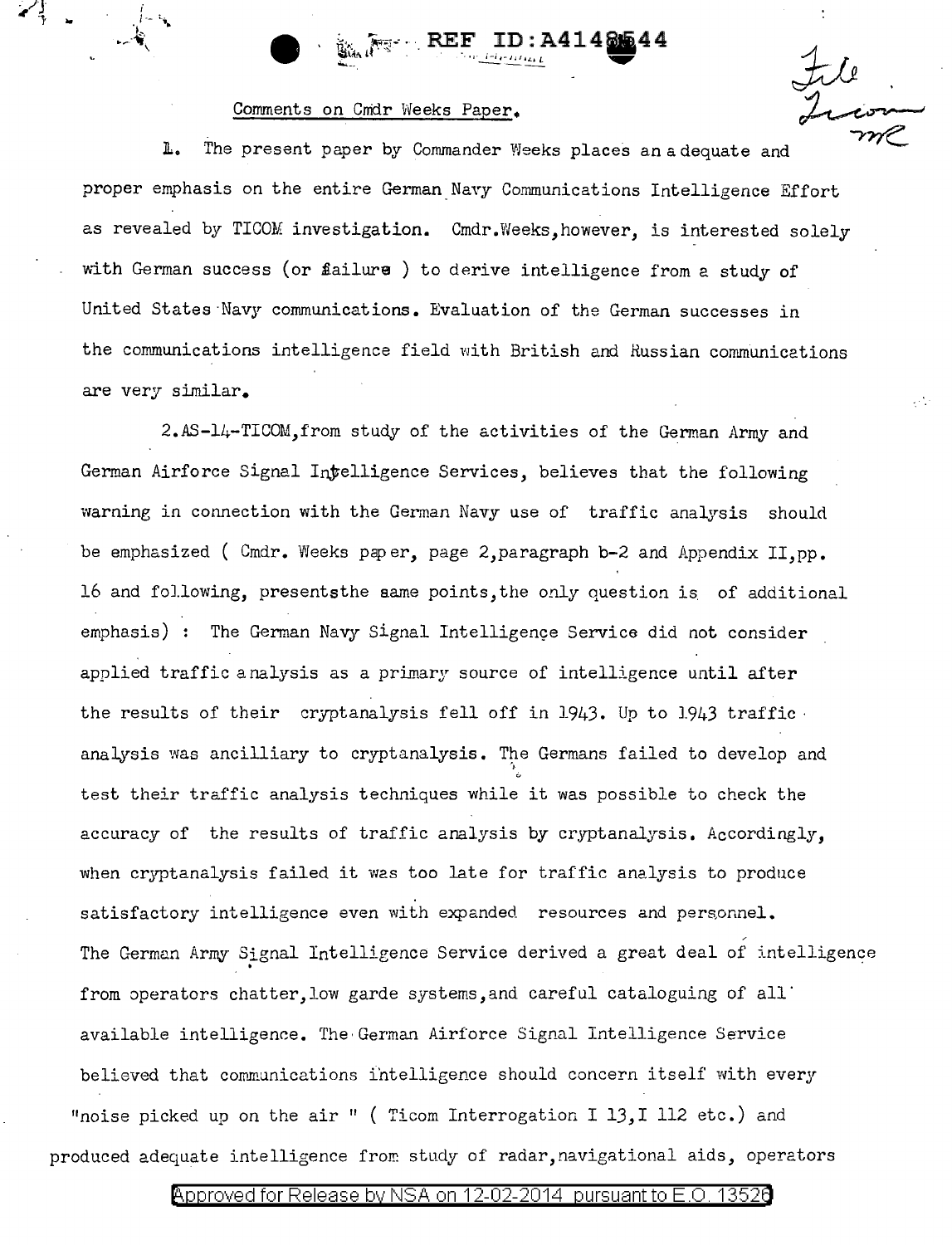PL 86-36/50 USC 3605

chatter, traffic analysis, and exploitation of low level systems. High level systems were believed secure and were therefore not subjected to cryptanalysis by either the German Army or German Airforce Signal Intelligence Service ( only one man, the head cryptanalyst of the German Airforce Signal Intelligence Service  $|$  even believed that it was worth while to attack United States machine systems). Captured documents dating from the 1930's supplement prisoner ofwar statements which prove that the German Army and Airforce expected their greatest yield to come from traffic analysis rather than cryptanalysis of systems yielding as highly valuable intelligence as were read by the  $G$ erman Navy cryptanalysts to  $1943$ . An interesting example of the use of a traffic analysis team by the German Navy which is not mentioned by Commander Weeks (as it does not concern United  $\sigma$  tates communications) is found in I  $\mu/6$ . This concerns the assignment of a German Navy Traffic Analysis team to the cruisers Scharnhorst and Gneisenau when these ships made their escape from Brest and "ran" the channel. The T/A team monitored British Air Craft Reporting Channels and Coast Artillery nets to determine when the presence of the cruisers was discovered and assist in evasive action or summoning German fighter cover.

**REF ID: A4148644** 

 $\zeta$  $\sim$ 

3. A copy of the fianl draft of Comm2nder 'deeks paper is requested for inclusion with the  $AS-1L-TLCOM$  files.